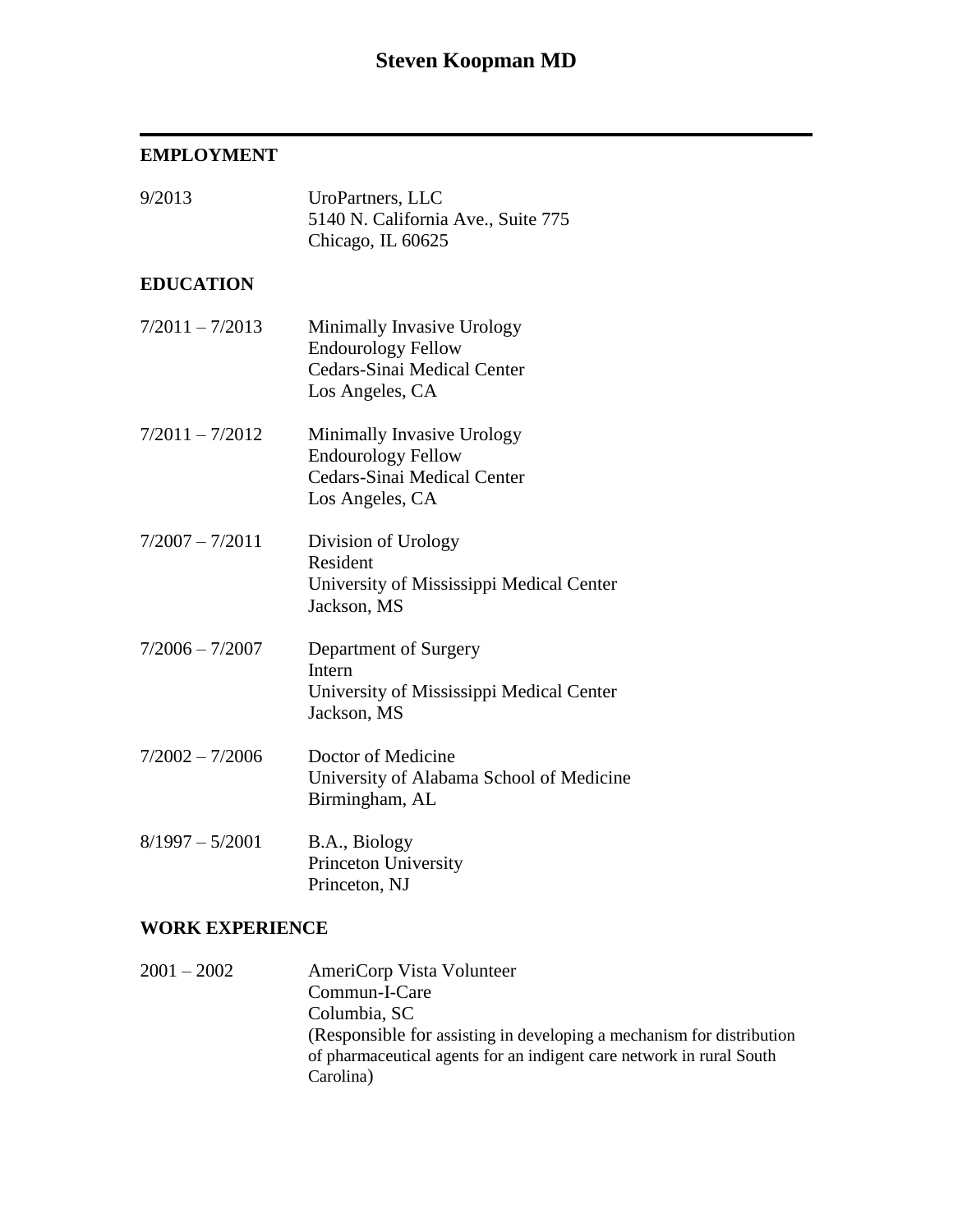### **HONORS AND AWARDS**

| May 2009   | Gerald P Murphy Scholar, AUA Annual Meeting                                                |
|------------|--------------------------------------------------------------------------------------------|
| May 2007   | James Powe Award for Laparoscopic Excellence<br>University of Mississippi Medical Center   |
| April 2007 | Evers Society All Star Resident Teaching Award<br>University of Mississippi Medical Center |

### **COMMITTEES**

| $2006 - 2007$ | <b>Resident Council</b>                  |
|---------------|------------------------------------------|
|               | University of Mississippi Medical Center |
|               | Jackson, MS                              |

### **ABSTRACTS**

Koopman S, Spencer D, Secrest CL. Posterior Urethroplasty: Proposal of a Novel Surgical Option for Posterior Urethral Strictures using the Capio™ Suture Capturing Device. Presented at the American Urology Association Annual Meeting, April 26, 2009, Chicago.

Koopman S, Pound CP. Morbidity Associated with Lymphadenectomy for Squamous Cell Carcinoma of the Penis. Presented at the American Urology Association Southeastern Section Annual Meeting, March 2010, Miami.

Afshar, A, Koopman S, Hyung L Kim. Multiparametric Prostate MRI and Preoperative PSA Predict Positive Margins During Prostatectomy. Accepted to the American Urology Association Annual Meeting, April, 2013, San Diego.

Movassaghi, M, Dru, C, Wood, L, Koopman S, Fuchs, G. Trends in Body Mass Index after Donor Nephrectomy. Accepted to the American Urology Association Annual Meeting, April, 2013, San Diego.

#### **BOOK CHAPTER**

Fuchs, GF, Koopman S. "Calyceal Diverticulum and Infundibular Stenosis". Ureteroscopy: Indications, Instrumentation and Technique. Ed. Manoj Monga. 2013.

Fuchs, GF, KoopmanS. "Ureteroscopy for Ureteric Stones." Urolithiasis. Ed. JJ Talati et al. 2013.